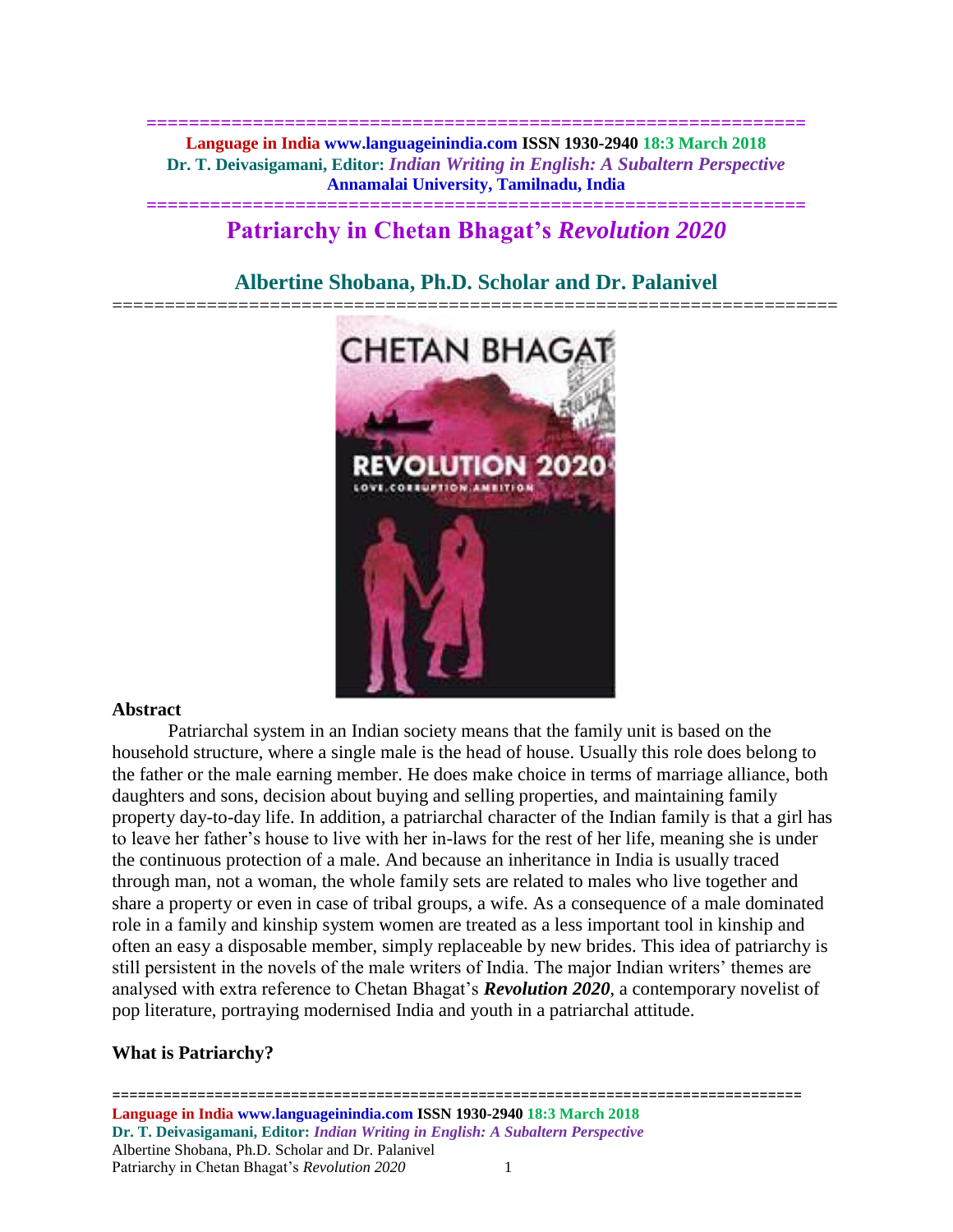Historically speaking, the term patriarchy was used to refer to autocratic rule by the male head of a family. However, in modern times, it more generally refers to social systems in which power is primarily held by adult men. According to Sylvia Walby patriarchy is "A system of interrelated social structures which allow men to exploit women." According to April A. Gordon, Walby's definition allows for the variability and changes in women's roles and in the order of their priority under different patriarchal systems. It also recognizes that it is the institutionalized subordination and exploitation of women by men that is the crux of patriarchy; this can take many forms. It is even theoretically possible that patriarchy could express itself through a deemphasis on motherhood in favour of women as wage earners or some other role.

### **History and Origin of Patriarchy**

Anthropological evidence suggests that most prehistoric hunter gatherer societies were egalitarian, and that patriarchal social structures did not develop until many years after the end of the ice age, following social and technological developments such as agriculture and domestication**.** Marxist theory states, patriarchy arose out of a primeval division of labour in which women took care of the home and men were occupied with agriculture. As capitalism developed the realm of production became monetized and valued and the realm of the home was never monetized and became devalued, and the perception and power of men and women changed accordingly. Aristotle portrayed women as morally, intellectually, and physically inferior to men; saw women as the property of men; claimed that women's role in society was to reproduce and serve men in the household; and saw male domination of women as natural and virtuous. Though this notion of the supremacy of the male gender has deteriorated with the development of civilisation, it still continues to prevail as a clandestine factor, which subtly erodes the female space.

#### **Patriarchy in India**

It was during the freedom movement that the need for an egalitarian society was sensed. But it resulted in a patriarchal one. Women are still subjected to violence and discrimination even in modern India. The denial of basic rights and facilities to women even in the 21st century and significant high cases of female foeticide, honour killing, dowry death, etc. is a thing to ponder upon how the patriarchy is deeply rooted in the very foundation of the society.

Though there is considerable change in the status of women in the modern Indian society with women population almost half of the population of the country and Indian laws being implemented for the protection of rights of women, women still undergo a mental trauma, which is a result of the patriarchal influence that controls the women indirectly, forcing her to live the life a man wants.

#### **Patriarchal Review of the Novels of Male Indian Writers – Post Independence**

Male writers depicted the traditional societal set up of India, showcasing not only the nostalgia and dissent of certain cultural activities but also the success stories of patriots and common men. The novels predominantly covered the success stories of Indian men and women, both in India as well as abroad and their utter failures too. Each novel depicted the multi ethnic and multicultural backdrop that portrayed the importance of men in the society with subtle reference to women, which provided something for the reader. Bankim Chandra Chatterjee's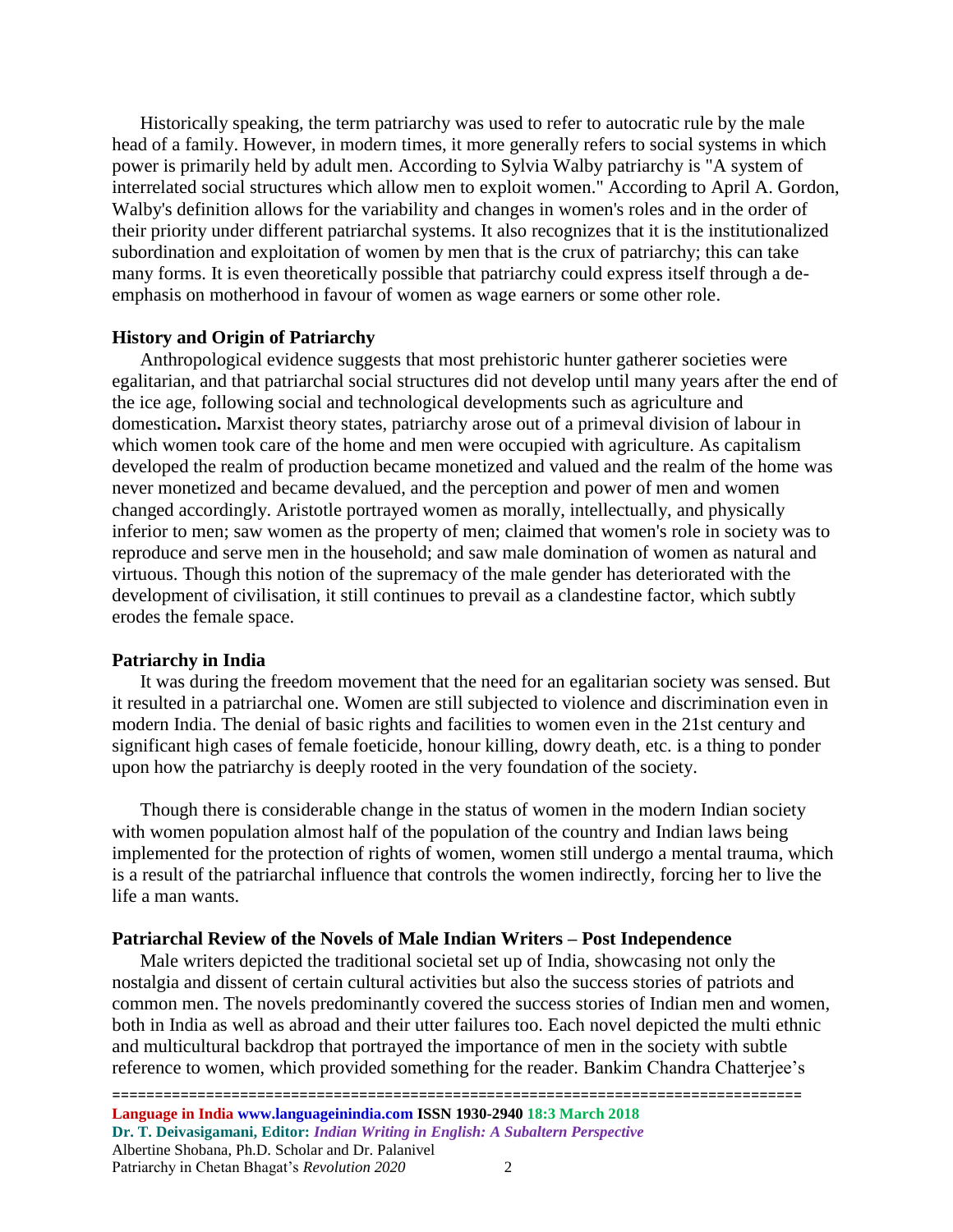Rajmohan's Wife is the first Indian novel in English. Anandmath is the second novel. Then came Krishna Pant's Bay of Bengal, Kandan, Filler, Toru Dutt's Bianca, Jogendra Singh's Nur Jahan and Madhusudhan Dutt's Kamarupa and Kamalata. These authors comprised of the firstgeneration writers in Indian English fiction.

The second-generation trio Mulk Raj Anand, Raja Rao, and R.K. Narayan's fictions were society based. They discussed the plights of the subjugated lower classes and the plight of the middle class. They also satirised the bourgeois, their tendency of imitating the British. These novelists took to to their own styles in bringing forth the traditional setup of the country. Mulk Raj Anand can be aptly compared to Charles Dickens, the prominent novelist of the Victorian age, famous for his exact portrayal of the vices of the society. Likewise, Mulk Raj Anand too is notable for his projection of the poorer classes of India, propagating a new literature called protest literature. In The Sword and the Sickle Anand focussed his attention on the sufferings, misery and wretchedness of the poor as a result of exploitation of the downtrodden class of the Indian society. His other novels focus on religious hypocrisy, feudal system, East West encounter, the place of women in the society, superstitions, poverty, hunger and exploitation are his common themes.

R.K. Narayan was the lucid South Indian writer. His writing technique was unpretentious with a natural element of humour about it. It focussed on ordinary people. He was able to write about the intricacies of Indian society without having to modify his characteristic simplicity to conform to trends and fashions in fiction writing. Raja Rao's works are deeply rooted in metaphysics. The Serpent and the Rope, a semi-autobiographical novel recounting a search for spiritual truth in Europe and India, established him as one of the finest Indian prose stylists. His first and best-known novel Kanthapura is narrated in the form of a purana by an old woman of the village. The novel advocates Gandhian philosophy through its protagonist Moorthy, a young Brahmin who works for the upliftment of the Pariahs.

The British rule had its high impact on these second-generation writers. Disillusioned by the failure of the British rulers to ameliorate the plight of the suffering Indians, there grew an atmosphere of earthly realism. Literature has now become a convenient tool to dramatise and popularize the national cause. They produced novels of social realism. The freedom struggle caught the imagination of the entire nation and these significant writers could not escape the impact of the mighty movement which was then sweeping the country. The next generation of miscellaneous fiction writers were political and satirical writers like Kushwant Singh, Balachandra Rajan. Kushwant Singh's prominent stories Train to Pakistan and I Shall Not Hear The Nightingale basically deal with the partition, post-independence and the latter about the tension between the British and Sikhs. His stories are replenished with vivid chanting of conversations, revolutionary speeches, meetings and such. His novels also throw light on the Sikhs and Muslims and their internal conflict with the British. They examine varied group of people and increases the understanding of society and culture of that time and place.

Balachandra Rajan was a follower of John Milton, wrote two novels, The Dark Dancer which deals with the partition, and Too Long in the West, a more light-hearted satire of a girl's return to her home village. The Dark Dancer, a novel of modern India centers around national and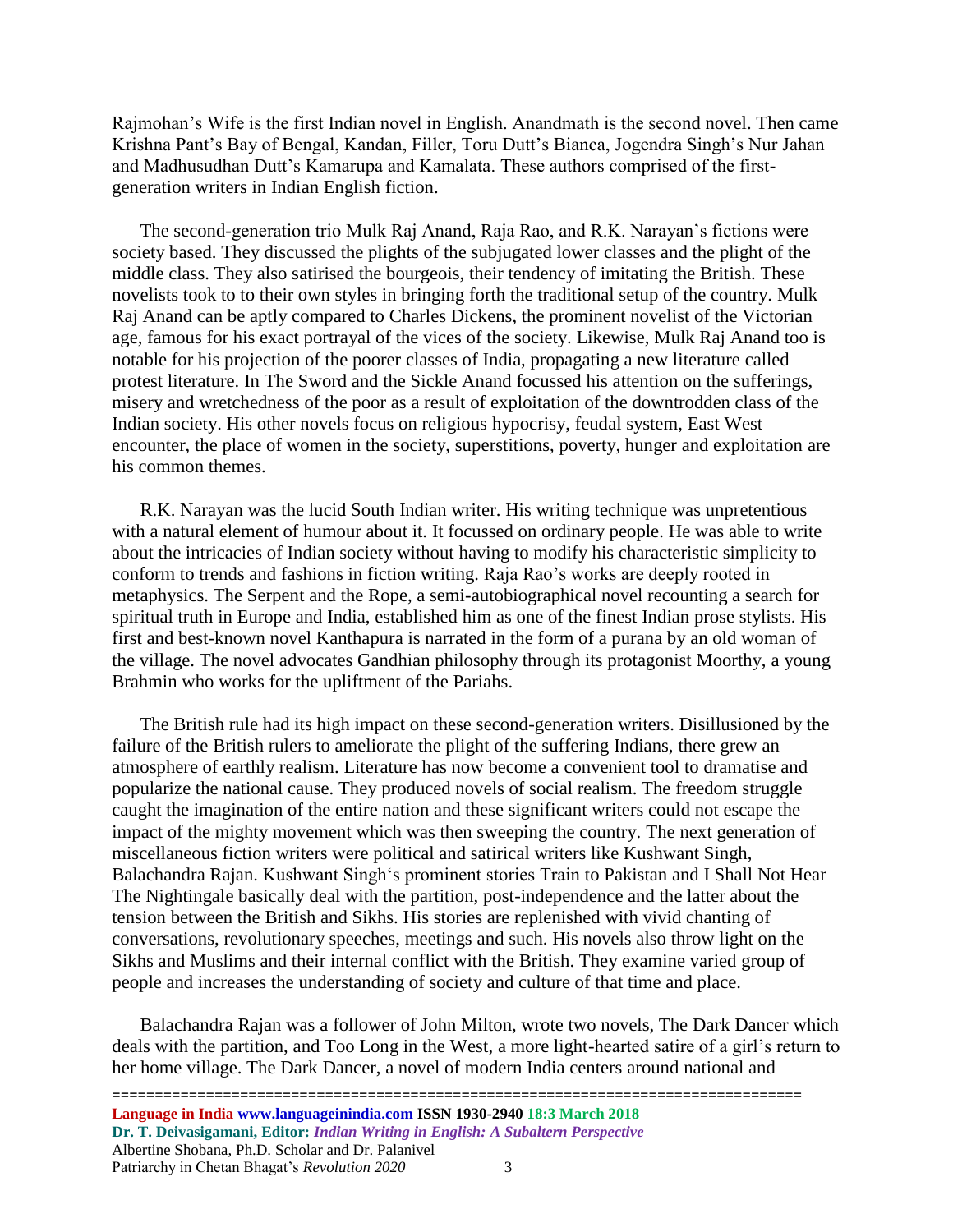personal conflicts in its story of V. S. Krishnan, a Brahmin, who, returned after ten years of schooling in England, finds that his country's strife over partition and the English evacuation is reflected in his own struggle to find a meaning and a definition of his life. His career arranged, his marriage predetermined, he escapes disgrace in a civil demonstration and settles into his government service post. Although Kamala is the perfect Hindu wife, personifying non-violence in which resignation can be translated into resistance, when Cynthia Bainbridge turns up their friendship, begun in England, becomes a passionate affair but it is ended when Krishna realizes that his religion is no longer open to him. Joining Kamala in riot-torn Shantihpur, he is confronted by the vicious hatred of the Muslims and the threat of cholera and is the witness of Kamala's murder when she attempts to protect a Moslem girl. After the traditional rites of her burial, he returns to Delhi and Government Service knowing that Kamala's final profession of faith has effected a change in him even if it has gone for nothing in larger terms. The parallel struggles of individual and state for freedom, the symbols, fundamentals, rituals and practices of different Indian groups, are overlaid with heavy textured prose that is exhaustive in its exploration of contemporary Indian thinking.

Chaman Nahal too is one of the best exponents of Indian English fiction. His novels, My true faces, Into another dawn, Azadi talk of the pre Independence era. He discusses family relationships, sexual intimacies on par with the backdrop of political scenario. His quartets on Gandhiji profoundly describe the life of Gandhi, exhibiting a close study of the Mahatma. Arun Joshi's novels bear contemporary who are urban, English speaking and disturbed for some reason. His stories often explore philosophical dimensions of an individual's yearning to decipher the meaning of life and the throe of materialistic existence. The strange case of Billy Biswas, The Apprentice and The Last Labyrinth are some of his notable novels. Billy Biswas tells the story of a US returned Indian name Billy. He gets fed up of the materialistic life that revolves around him and being an anthropologist often visiting tribes in India, one day suddenly disappears in such a visit. His novels clearly depict the pangs of mankind, may be the after effects of the Second World War and man's failing faith in God. Joshi's male characters are mentally disturbed, cut off from all aspects of society. They are forlorn and regard themselves as strangers in the physical world.

V.S. Naipaul is known for his early comic novels set in Trinidad and Tobago, his bleaker later novels of the underworld and his autobiographical chronicles of life and travels. Ahmed Salman Rushdie is a British Indian novelist and essayist. Much of his fiction is set on the Indian subcontinent. He combines magical realism with historical fiction. His work is concerned with the many connections, disruptions and migrations between and eastern and western civilizations. His first novel Grimes is a part science fiction tale. It's his next novel acclaimed literary notability for the author. Midnight's Children follows the life a child born at the stroke of midnight, the time when India gained its independence. The protagonist Saleem has been compared to Rushdie himself, though the author denies the idea. His next novel Shame depicts the political turmoil in Pakistan. The characters are based on Zulfikar Ali Bhutto and Muhammed Zia ul Haq. Satanic Verses consists of a frame narrative. He once again implements magical realism. The story is about two protagonists Gilrul Farishta and Saladin Chamcha compared to Amitabh Bacchan and N.T. Rama Rao, and the ensuing tangle between the two.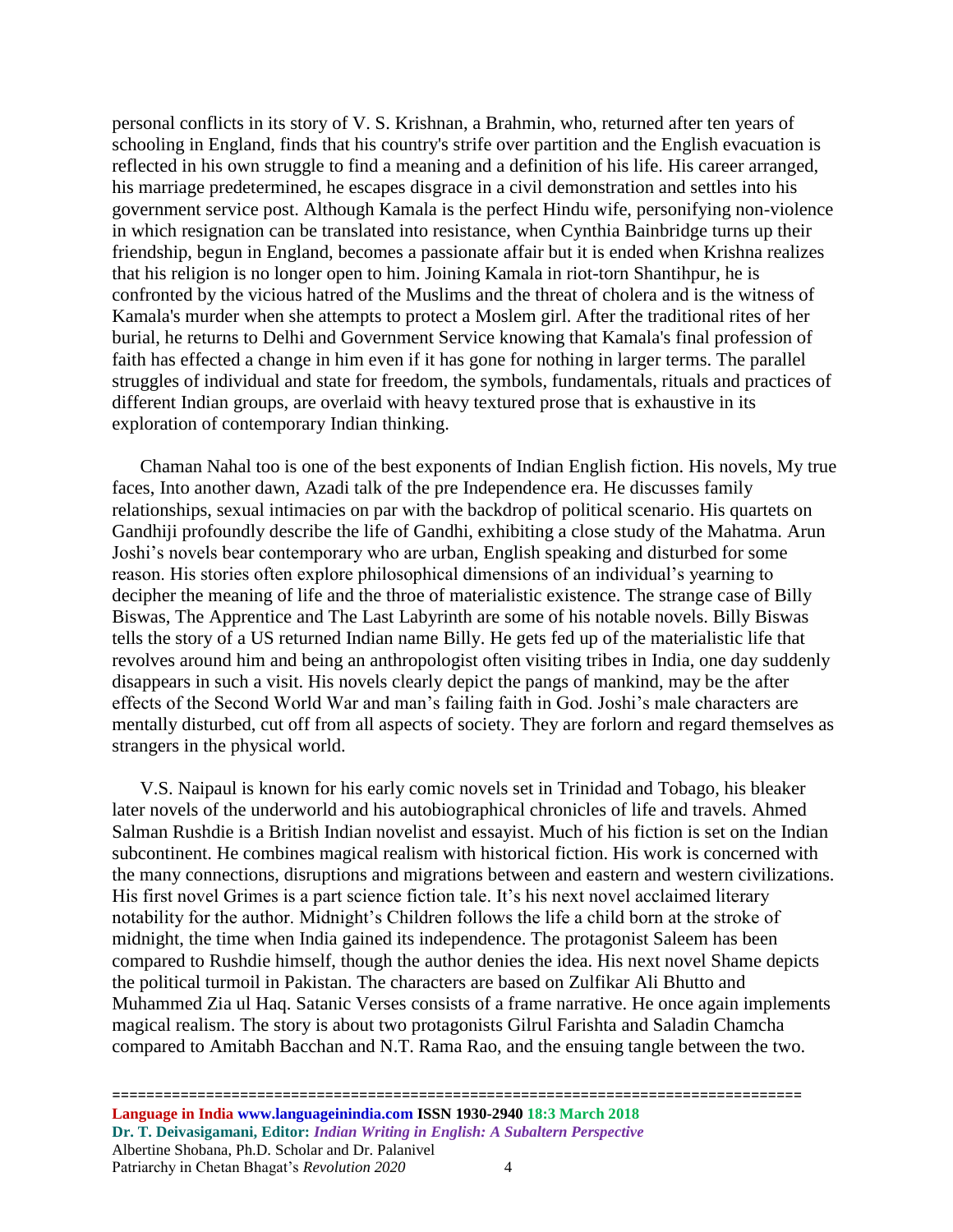Shashi Tharoor is regarded more of a politician and journalist than an author. He started writing at the age of six. His World War II adventure novel Operations Below, inspired bythe Biggles books was serialized. His first novel The Great Indian Novel is a comparison of the epic Mahabharata to the Indian democracy post-independence. Pax Indica is a nonfiction book about India's foreign policy. His other novels namely The Elephant, the Tiger and the Cellphone, India from Midnight to the Millenium trace the history and the politics of the nation.The White Tiger is the debut novel by Indian author [Aravind Adiga.](https://en.wikipedia.org/wiki/Aravind_Adiga) The novel provides a darkly humorous perspective of India's class struggle in a globalized world as told through a retrospective narration from Balram Halwai, a village boy. In detailing Balram's journey first to Delhi, where he works as a chauffeur to a rich landlord, and then to Bangalore, the place to which he flees after killing his master and stealing his money, the novel examines issues of religion, caste, loyalty, corruption and [poverty in India.](https://en.wikipedia.org/wiki/Poverty_in_India) Ultimately, Balram transcends his sweet-maker caste and becomes a successful entrepreneur, establishing his own taxi service. In a nation proudly shedding a history of poverty and underdevelopment, he represents, as he himself says, tomorrow.

Davidar published short stories and poems in newspapers and literary magazines, before publishing his debut novel, The House of Blue Mangoes in 2002. The novel, which was based on Davidar's own family, and covered fifty years of South Indian history, had been twelve years in the writing. Davidar's second novel, The Solitude of Emperors, which was based on his experiences as a journalist, and the outrage he felt at the communal riots that took place in India in the 1990s. His third novel, Ithaca, set in the world of international publishing.

#### **Chetan Bhagat**

Chetan Bhagat is an Indian author, columnist, screenwriter, television personality and motivational speaker, known for his English-language dramedy novels about young urban middle-class Indians. Bhagat is the author of bestselling novels Five Point Someone (2004), One Night @ the Call Centre (2005), The 3 Mistakes of My Life (2008), 2 States (2009), Revolution 2020 (2011), What Young India Wants (2012) (speeches and columns), Half Girlfriend (2014), Making India Awesome (2015) and One Indian Girl (2016).

A close review of the novels manifests the common ideas that were the need of the then post independent society. These male writers were predominantly patriarchal in their approach giving little emphasis on female identity. Their novels describe the plight of women supported and pacified by the alpha male, without whose protection and support the mere survival is a question. Even in the patriotic novels the protagonist is always the male. Hence, he is the deciding factor of the family, society and polity. The novel taken up for study is Chetan Bhagat's Revolution2020, since he is a contemporary writer depicting modern society which is still deemed to be patriarchal.

#### *Revolution 2020*

This book follows the story of two friends separated by their ambitions and passions yet connected by their love for the same girl. While Gopal, who has experienced the harsh realities of life due to poverty, aspires to become rich, his friend Raghav is a boy from a well-off family who desires to "revolutionize" India by fighting corruption. Aarti and Gopal have been child deep but platonic in relationship. As teenagers, Gopal pushes Aarti for more, but she later reveals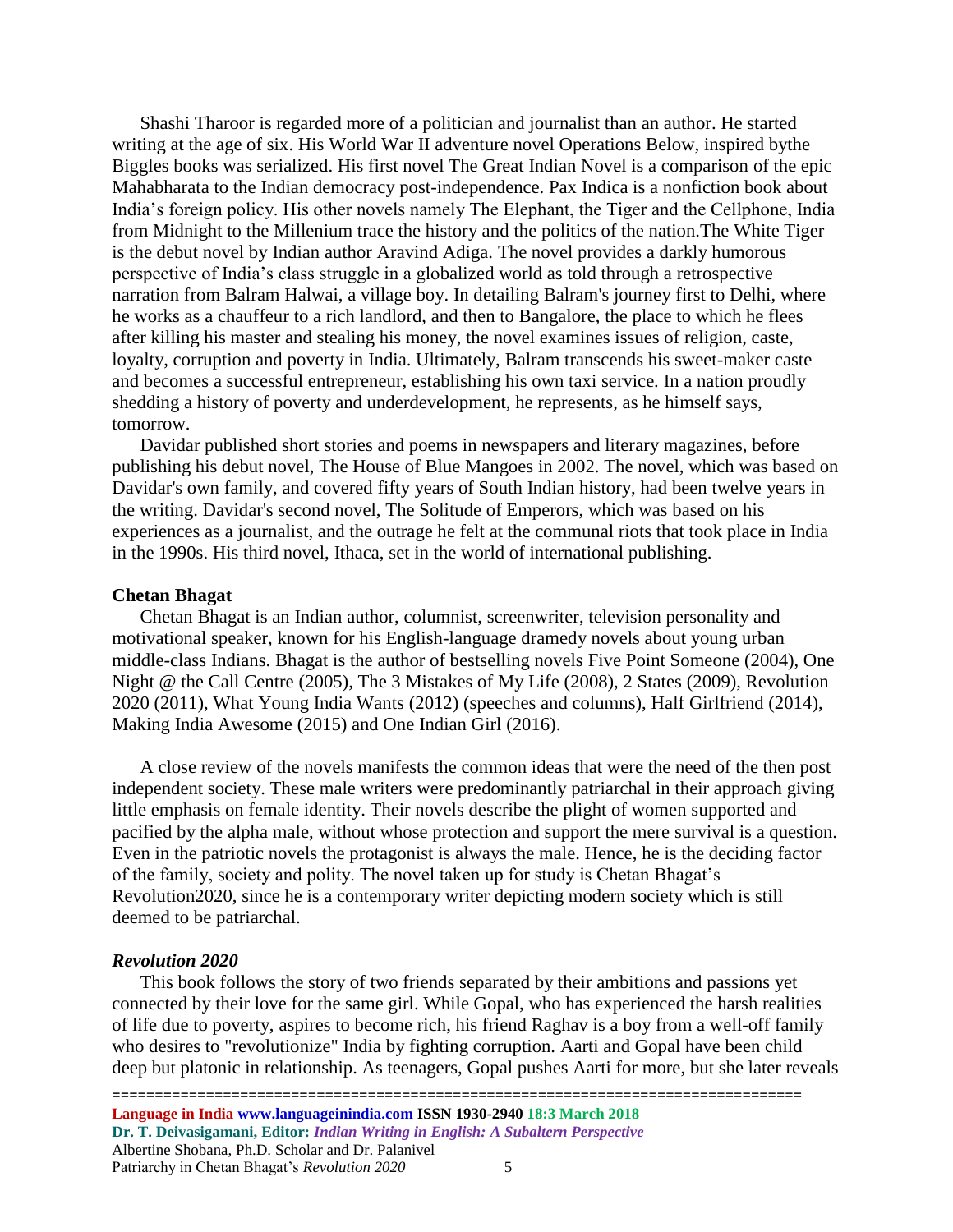that she was not ready for anything. Gopal gets a low ranking in the AIEEE exams while Raghav is among the toppers. Gopal moves to another city (Kota), to join reputed coaching classes to help with his ranking. Raghav becomes a celebrity in the town after he passes the Indian Institute of Technology entrance exam. Aarti falls for Raghav during Gopal's absence. Aarti and Gopal chat online, and Aarti reveals her relationship to Gopal, who is heartbroken. He studies hard but gets a low ranking in the AIEEE exam for the second time. His father dies shortly after. Raghav decides to become a journalist and pursue a career in a newspaper publishing house.

Meanwhile, Gopal is contacted by a politician who wishes to build an engineering college on the highly valuable land that Gopal's family owns. Gopal agrees to the deal and joins the system of corruption in India in order to build the college with the politician's black money. He is tired of "giving white envelopes" to officials but has no other choice. Raghav, now a journalist, exposes the corruption-funded college and is eventually fired from the news-house. Raghav starts his own newspaper, *Revolution 2020*, to "change the world" and expose the corrupt system in India. After another expose, Raghav's newspaper is shut down by politicians and thugs, and he loses almost everything.

Raghav is still passionate about his activism and forgets about Aarti. They are still unmarried. Aarti and Gopal reconnect and often meet after work in coffee shops and other places, without Raghav's knowledge. Gopal books a hotel room in the same hotel that Aarti works. Gopal seduces Aarti who returns his love, giving in to years of suppressed feelings. Aarti falls in love with Gopal and begins to cheat on Raghav. Gopal then decides to disclose to Raghav that he and Aarti are into a relationship. Gopal goes to Raghav's office but by chance encounters a poor farmer and his kid who had come to Raghav for help shakes him up and he realizes the folly of money, power and wealth. He decides to let go of Aarti perhaps realizing they were never meant to be together and Raghav would always remain Aarti's love. He invites two prostitutes as a part of his birthday surprise and ensures Aarti witnesses it, provoking her hate him forever. He anonymously helps Raghav get a job, and suggests he become a politician (MLA) to bring about the "revolution" he desired. Aarti and Raghav get married.

Gopal becomes a rich and successful businessman but is still heartbroken over Aarti. Despite sacrificing his lifelong love to bring about the "revolution", Gopal still doubts whether he is a "good man".

#### **Patriarchal View of** *Revolution 2020*

The two dominant male figures, Gopal and Raghav exhibit two polarised views of patriarchy. Gopal who is in love with Aarti since his childhood tries in vain to woo her. His efforts materialise only after he becomes successful in his life. Chetan Bhagat tries to bring into the picture that women are lured by power and money, expressing the menial attitude of women which could be compared to women being gifted with precious jewels when a paramour is in need of her. The only difference here is the modernised attitude of status. When Gopal decides to forsake his lover girl for his friend Raghav, he gets two prostitutes to make Aarti hate him, but before that affirms that he sexually enjoys Aarti exploiting and luring the women sex with his power and money. He uses two women prostitutes as a tool to bring forth the effect he wants.